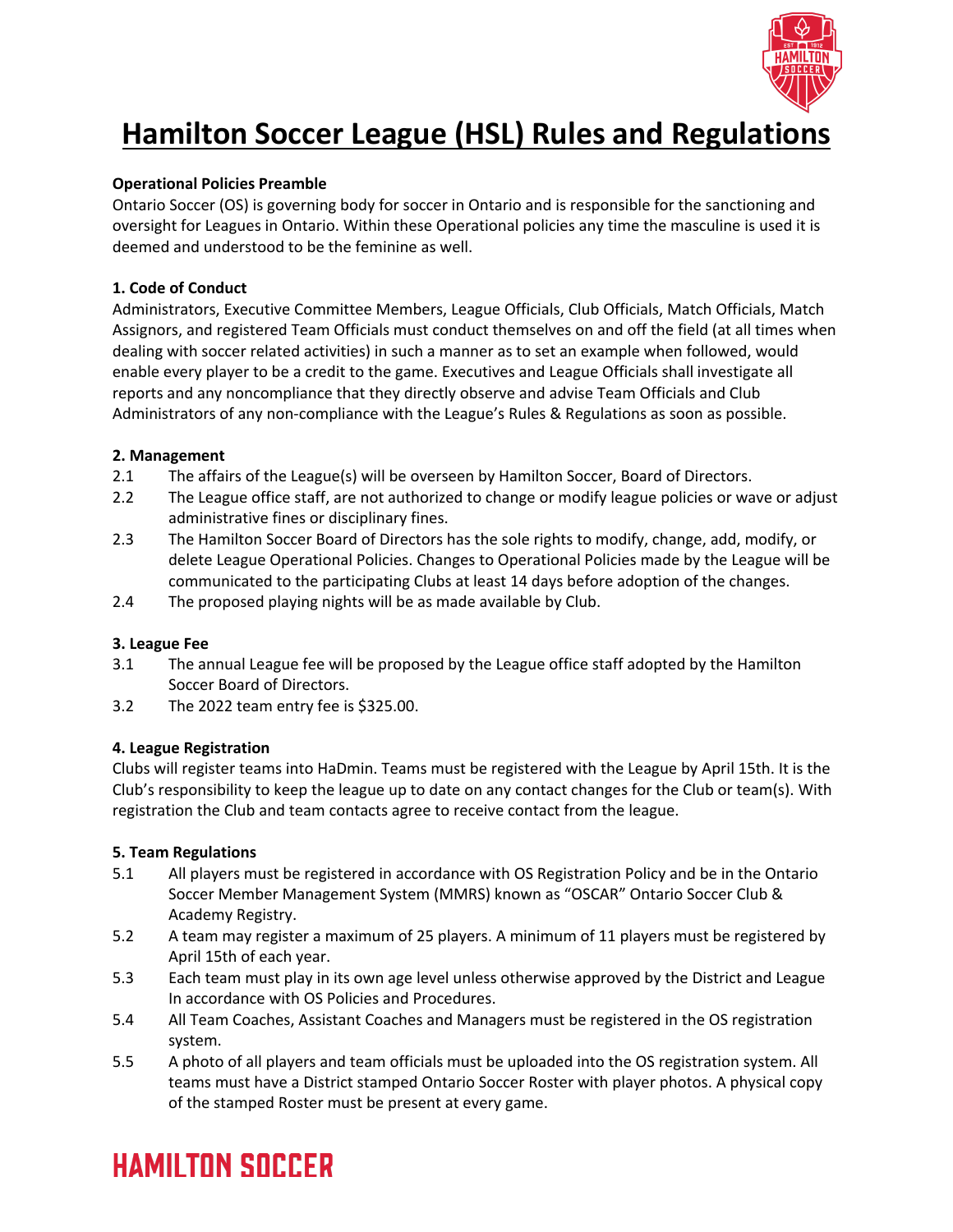

- 5.6 Players may be called-up from the following teams:
	- The player is registered to youth recreational
	- The player is registered to youth competitive
	- The player is registered to a senior team of a lower league level
	- The player is registered to a senior team of a lower division of the League
- 5.7 Call-ups must be identified on the gamesheet as a call-up with their OS number. Call-ups will need to provide a piece of photo identification at the game.
- 5.8 Guest players must obtain a TEP or STRP which must accompany the gamesheet. Guest players must be identified on the gamesheet with their OS number. Guest players will need to provide a piece of photo identification at the game.
- 5.9 Stamped photo rosters and game sheets must be available and checked by the opposing team official(s) fifteen (15) minutes prior to kick-off.
- 5.10 If any players and/or team officials are not on the stamped photo roster they may not participate in the game or sit on the bench.
- 5.11 If a team does not have a stamped photo roster at the game it will not be played, and the team will forfeit the game. The opposing team will win the game by a score of 3-0 and will be awarded the points for the game. In the event, that the game is played despite one team not having a stamped roster, the result of the game will be void and the team without a stamped photo roster will forfeit the game; the Club will be fined as per Appendix B.
- 5.12 A player or team official arriving late will be allowed to participate in the game. It is the responsibility of the team officials to ask the match official to make the gamesheet available for late arriving players. There is no time limit on when a late arriving player or team official may join the game.
- 5.13 Teams who are participating in the League will abide by OS Rules, Policies and Procedures regarding players except as noted in the League Rules and Regulations.
- 5.14 As per District regulation, after July  $31^{st}$  no player(s) will be permitted to transfer or re-register from another team in the League, or any other league, to play for a team in the league in the current playing season.
- 5.15 A player may play a maximum of nine (9) games in total per season as a call-up. It is the responsibility of the team officials calling up the player to be aware of how many times the player has played as a call up in the current season.
- 5.16 If a player is found to have played in more than nine (9) games in the League as a call up in the current season the team shall forfeit the 10(+) game(s) and be fined as per Appendix A. The opposing team will win the game 3-0 and will be awarded the points for the game.
- 5.17 A player may play a maximum of three (3) games in total per season as a guest player. A TEP must be issued for each game played. An STRP may be used under the Ontario Soccer policies.
- 5.18 No player registered in a higher league may be used as a call-up or guest player in the League. If a team is found to have used a player registered in a higher league as a call-up or guest player, the team shall forfeit the game and will be disciplined accordingly. The opposing team will win the game 3-0 and will be awarded the points for the game.
- 5.19 Teams from the same Club playing in the same division shall not interchange players in the League.

## **6. Team Officials**

- 6.1 "Team Official" shall mean coach, assistant coach, manager or assistant manager, who will be registered with the OS Registration System.
- 6.2 A maximum of 4 team officials, shall be permitted to sit on the bench.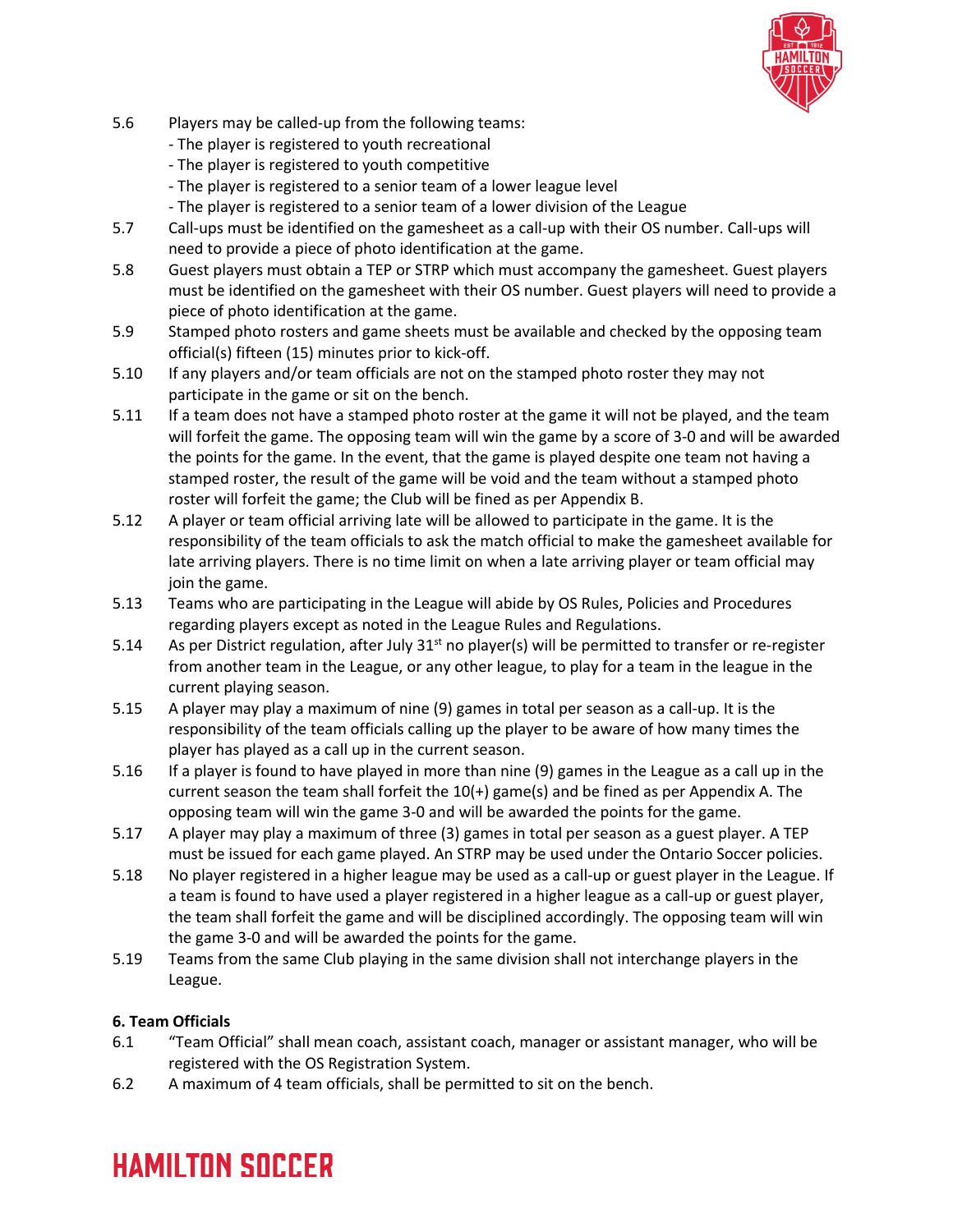

6.3 Team officials will coach within the marked technical area or within one (1) meter of their bench. Team officials are not permitted to walk up and down the sideline or obstruct the view or passage of the assistant referee.

# **7. Team Responsibilities**

- 7.1 Register their player and team officials with OS and have the players and team officials listed in the HaDmin system.
- 7.2 Anyone on the bench entering the field of play without consent of the match official during an altercation will be subject to disciplinary action depending on League Discipline Chair.
- 7.3 Teams failing to comply with League Rules and Regulations are subject to fines and/or disciplinary action. Team and Club officials will be notified in writing of any fines levied and/or disciplinary action.
- 7.4 A team must field a minimum of seven (7) registered players for games and if not, the team shall forfeit the game and be fined as per Appendix B.
- 7.5 If minimum number of players required in Rule 7.4 is at the field by the scheduled game time, the match official will start the game at the scheduled time.
- 7.6 If any team fails to appear or appears and refuses to play at a scheduled League game or League Cup game, they shall be fined as per Appendix B and the team will forfeit the game. Forfeits will be recorded as 3-0 loss by default.
- 7.7 Clubs/Teams are responsible for the conduct of their players, officials, and spectators on and off the field of play during a game and before and after a game scheduled by the League.
- 7.8 A maximum of twenty-five (25) registered players may sit on the bench. All players must be listed on the gamesheet, and once listed are deemed to have played. (Players under suspension shall not be entered on the gamesheet and should not be at player's bench). Teams found to have more than twenty-five (25) players on the game sheet shall forfeit the game to the opposing team by a score of 3-0. Two copies of the gamesheet must be provided to the Match Official.
- 7.9 Any team official withdrawing a team from a game shall be fined as per Appendix B and the team will forfeit the game. Forfeits will be recorded as 3-0 losses by default.

## **8. Home Club/Academy Responsibilities**

Home Clubs will be responsible for the provision of:

- A) Field markings, as per FIFA Rules
- B) Goal nets
- C) Corner flags
- D) A minimum of two (2) size five (5) game balls
- E) Field lights (when required).

## **9. Uniforms**

- 9.1 All players shall wear regulation soccer equipment as outlined by FIFA and OS Rules.
- 9.2 All Players, including goalies, must be identified by a number, on the back of their shirt and such number will be recorded against the players' name on the gamesheet. All numbers must be legible. No two players on the same team may wear the same number. Every player must have a different number.
- 9.3 The home team will change to their registered away uniform colour if there is a conflict.
- 9.4 The home team will be required to change shirts in the event their colours conflict with the away team. Goalkeepers' uniforms must not conflict with that of the game officials or opposing team and must be identified by a number on the back of the jersey.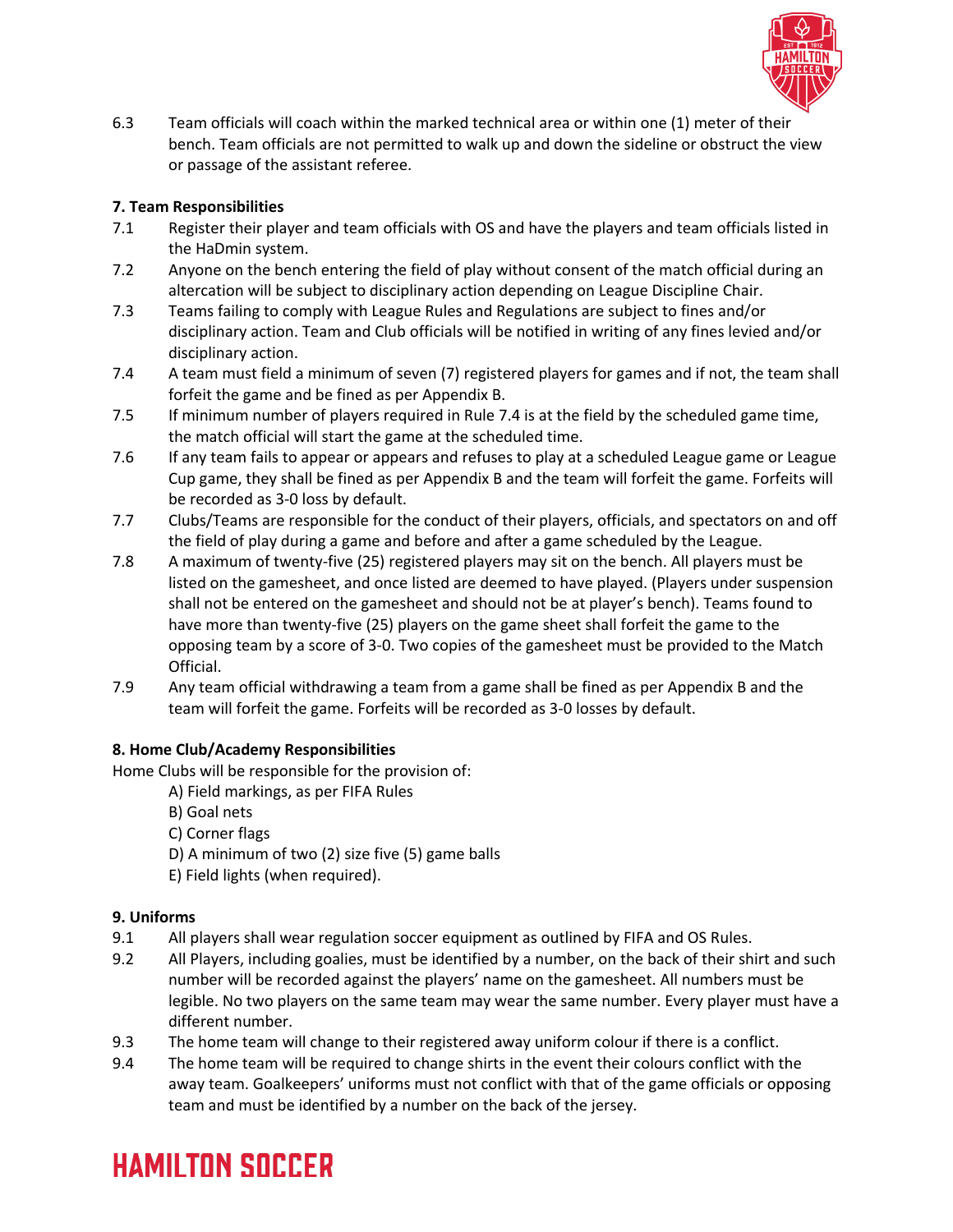

9.5 If the goalie is substituted, the new goalie must have a different number than the original goalie.

## **10. Match Officials**

- 10.1 The League will assign registered officials to all games.
- 10.2 Registered Match Officials must be present at the game thirty (30) minutes prior to the scheduled start to complete standard field check.
- 10.3 For League matches the home team is responsible for the payment of match officials in cash, fifteen (15) minutes prior to kick off.
- 10.4 Match Official Fees are as follows: \$60.00 for Referee, \$40.00 for AR1, \$40.00 for AR2.
- 10.5 Match Officials will be paid 50% of the Match Official Fees if the game is not started for the following situations:
	- A) The field, in the Match Official's opinion, is unplayable.
	- B) The municipality's parks department closes the field prior to kick-off.
	- D) One or both teams do not show up after the grace period has lapsed.

E) One or both teams have less than the minimum number of players required to kick off the game.

- 10.6 For League Cup matches the match official fees will be paid by cheque through the League office.
- 10.7 The game shall be played if one official is present.
- 10.8 Officiating complaints will only be acknowledged if received in writing by the League.
- 10.9 The Match Official is responsible for completing the online game report via the HaDmin system. In addition, the Match Official must provide the "Official Gamesheet" plus pertinent paperwork to the league within twenty-four (24) hours of a game being completed. The "Official Gamesheet" must be signed by all three match officials before being submitted. Furthermore, all disciplinary forms must be signed by the Match Official. The Match Official will mail the gamesheets to the League office within twenty-four (24) hours. The home team will be responsible for providing the Match Official with an envelope address to the League office with a postage stamp.

## **11. Conflict of Interest**

- 11.1 All Match Officials and Match Assignors shall comply with the OS's Code of Conduct or the OS's Match Assignors Code of Conduct, or they shall be reported to their District Association for disciplinary action.
- 11.2 Each Match Official, or Match Assignor is under an obligation to avoid a conflict of interest: A) To absent himself or herself from any game at any time there is the matter giving rise to the conflict.

B) To refrain from accepting the game or officiating the game, where involved himself or herself with that age division.

C) To refrain from officiating when you have a relative who is participating in the match as a player of team official.

D) To refrain from officiating in a game when you are a team official, executive member, and/or a player within that Club.

11.3 All non-compliance will be reported to their district association for disciplinary action.

## **12. Game Start Time**

12.1 The Match Official will endeavor to start each game at the scheduled time designated by the League.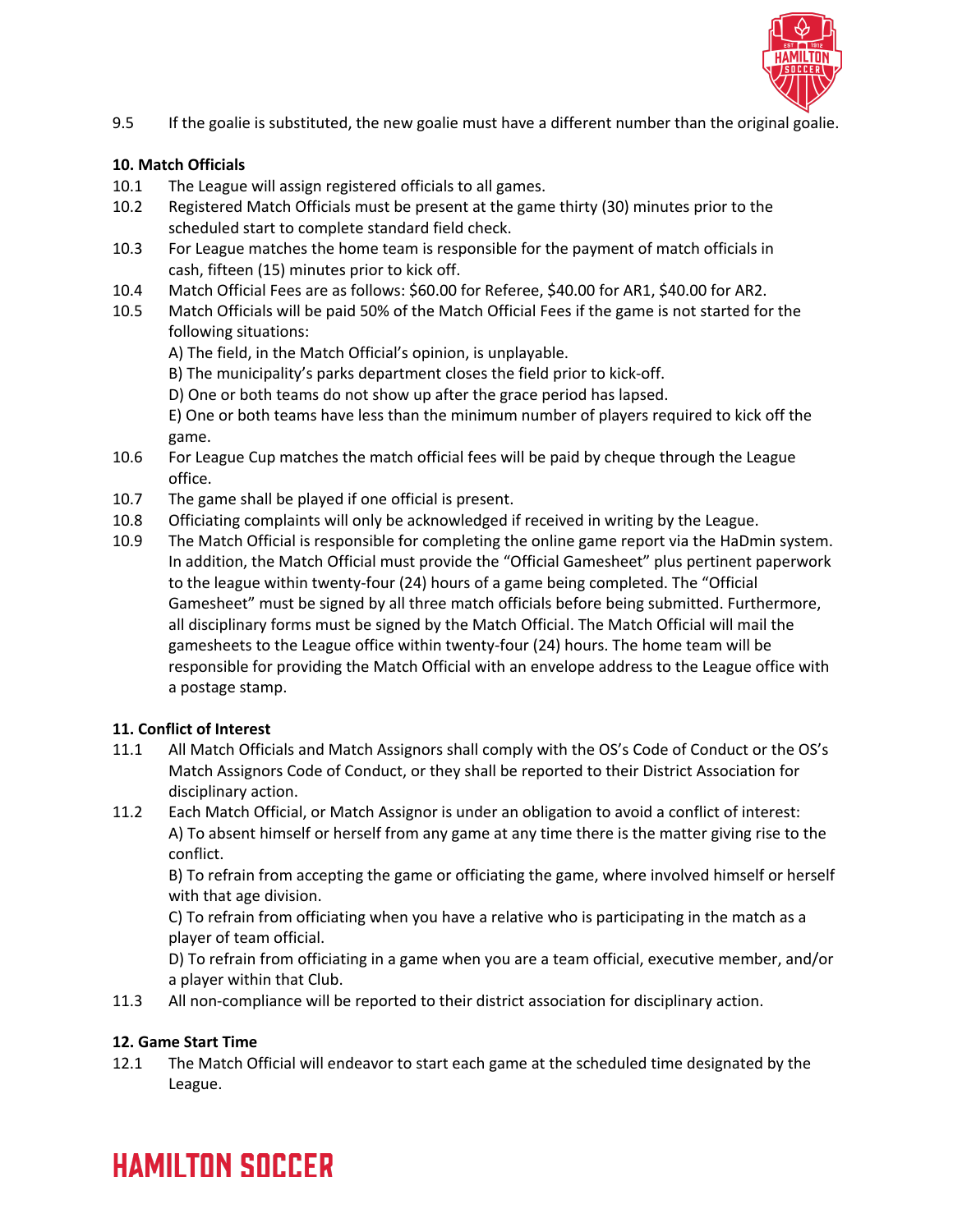

- 12.2 An allowance of not more than fifteen (15) minutes from the scheduled time shall be made if either team has less than seven (7) players in attendance for the game. No exceptions will be allowed by the Match Official.
- 12.3 Games scheduled for weeknight should begin no earlier than 6:30PM and no later than 9:00PM. Only the League can assign other times at their discretion or as required. Weekend games will be scheduled at the Leagues discretion to commence no earlier than 9:00AM depending on field availability. Only the League can assign other times at their discretion or as required.

# **13. Game Duration**

- 13.1 The length of games will be Two (2) forty-five (45) minute halves.
- 13.2 A minimum break between the halves of five minutes and not more than ten minutes shall be provided. During periods of extreme heat, the Match Official may at their discretion offer water breaks.
- 13.3 Player substitution shall be permitted with the consent of the match official during a stoppage of play for the following:
	- A) Goal kick
	- B) Kickoff
	- C) Injury of a player
	- D) Halftime
	- E) No substitution is allowed for any player(s) ejected from the game
	- F) Substitutions must enter and exit the field of play at the halfway line
	- G) Substituted players must leave the field without delay
	- H) Own throw in opposing team can piggyback on that change

# **14. Game Sheets**

- 14.1 Only HaDmin generated gamesheets as supplied by the League via the online gamesheet module are considered the official gamesheet. If the HaDmin gamesheets are not used, the Club may be fined as per Appendix B.
- 14.2 The Club/team official will enter only players who are registered to the team in the OS system. Players and team officials under suspension are not permitted to participate while under suspension and are not permitted to be on the gamesheet.
- 14.3 All players and team officials present must be identified on the gamesheet. All names and OS registrant numbers must be always legible.
- 14.4 Team Officials present at the game must sign the gamesheet. Players and Team Officials whose names and registration numbers appear on the gamesheet are deemed to have coached/played in the match.
- 14.5 Completed gamesheets accompanied by any Disciplinary Reports, Temporary Permits or Short-Term Trial Registration Permits must be provided to the League office by the game official within twenty-four (24) hours of the final whistle. Non-compliance will be reported to their district association for disciplinary action. Failure by the Match Official to provide game sheets to the league office within stipulated time frame does not make the gamesheet or any disciplinary reports null and void. The league will process discipline once received and reviewed according to Hamilton Soccer Discipline Procedures.
- 14.6 Teams using players on a Temporary Eligibility Permit or Short-Term Trial Registration Permit must submit the authorized signed copy with the gamesheet. All players playing for teams under a Trial or Temporary Permit will be governed by Policies and Procedures of OS and the League. The Match Officials must add any player's name(s) and OS number manually into the online game report that are not shown and participated in the game.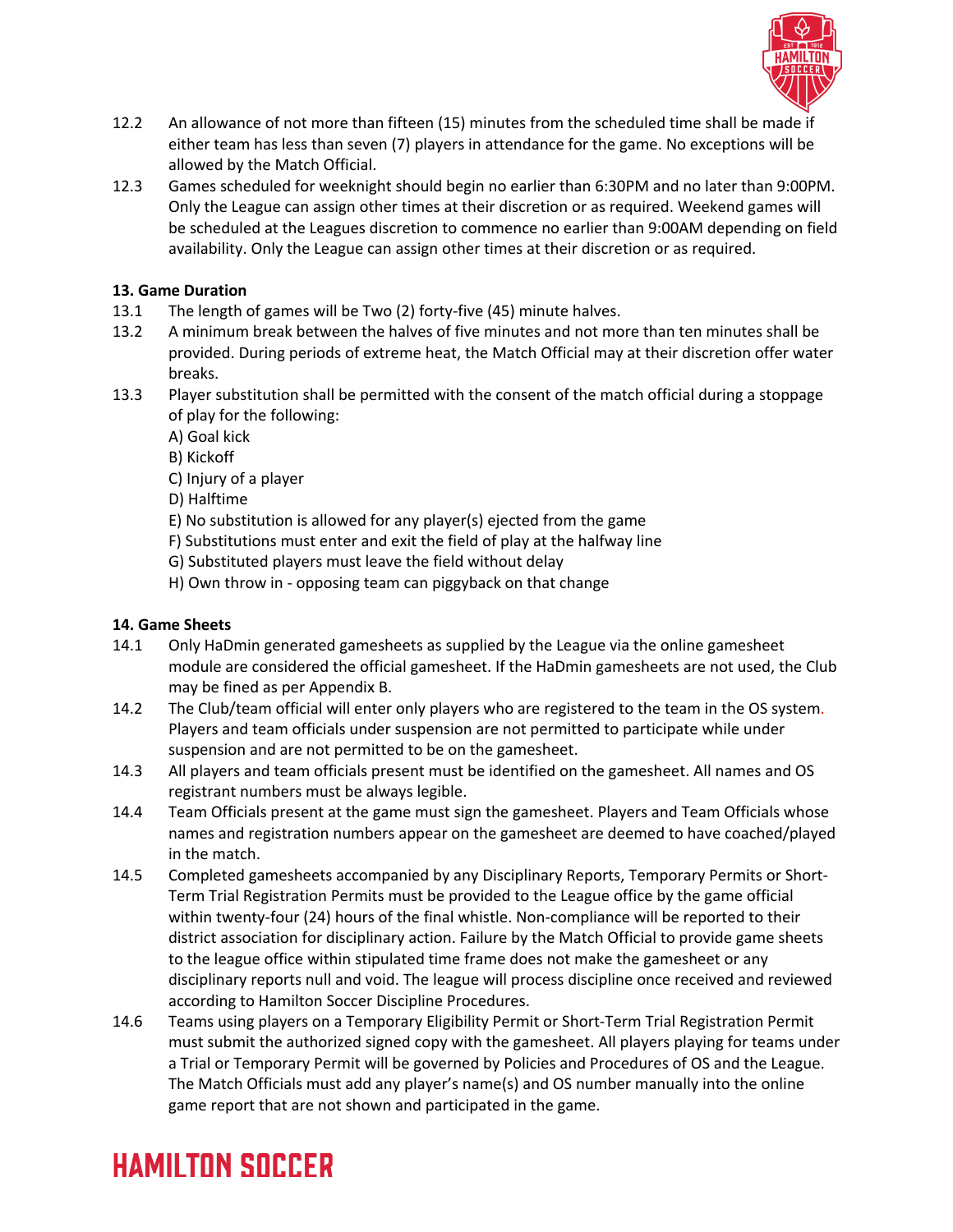

14.7 The suspension of players/team officials by the League for any game in which a player/team official received a game or time suspension is recorded in the HaDmin system. The system will endeavor to prevent any suspended individual from appearing on the gamesheet. It is the responsibility of the team official(s) to ensure that no suspended player or team official participates in the game or is signed on the gamesheet. Any player or team official entered on a gamesheet for a game they are suspended for will result in disciplinary action

### **15. Cancellation of Games**

- 15.1 The game shall begin and/or continue to be played unless, in the opinion of the Match Officials, the safety of the players and/or the quality of the field is in jeopardy.
- 15.2 The game will be replayed in full if less than fifteen (15) minutes of the second half has been played, after which time the results of the match at the time of the stoppage shall stand. The Match Official shall be the sole judge of time elapsed.
- 15.3 When fields are closed by Municipality or Club, the league will notify affected teams of any cancellations as soon as notification has been received in the league office. Rules for rescheduling will be used when rescheduling games.
- 15.4 League Games and Cup Games may be cancelled at the discretion of the League, Match Official, the municipality, or owner of the field.

## **16. Rescheduling of Games**

- 16.1 Unless for conditions stated in section 15 no game will be rescheduled unless otherwise approved by the League. Rescheduling requests must be submitted to the League a minimum of twenty-four (24) hours prior to the originally scheduled game.
- 16.2 The Home Club must provide a date for rescheduling of a game to the League within fourteen (14) days upon request of the League. Failure to provide the required information will result in the game being scheduled at the away team's location. Or at a neutral site designated by the League.
- 16.3 All postponed games will be rescheduled by the League. The League will notify the teams a minimum of 72 hours in advance of any rescheduled game unless time does not allow the 72 hours advanced notice.
- 16.4 If game is reversed to away team's location the home Club is responsible for all field and Match Official costs.
- 16.5 If the game is set for a neutral site by the League the field cost and Match Official cost will be paid by the Home team.
- 16.6 There will be no league or league cup games scheduled for a team within twenty-four (24) hours before or after their Ontario Cup game(s). Teams must notify the League of any Ontario Cup games at least seven (7) days prior to the Ontario Cup game, or as soon as possible if they were given less than seven (7) days' notice by the OS.
- 16.7 The League shall notify the team of the rescheduled date, time and location and receive acknowledgment first by e-mail and secondly by phone (if e-mail was unsuccessful). Notification will be deemed to have occurred after acknowledgement of the change by the team. If the team does not confirm, a final notice will be sent to the Club/Academy and the team will be considered notified.
- 16.8 Only the League are authorized to schedule or reschedule games.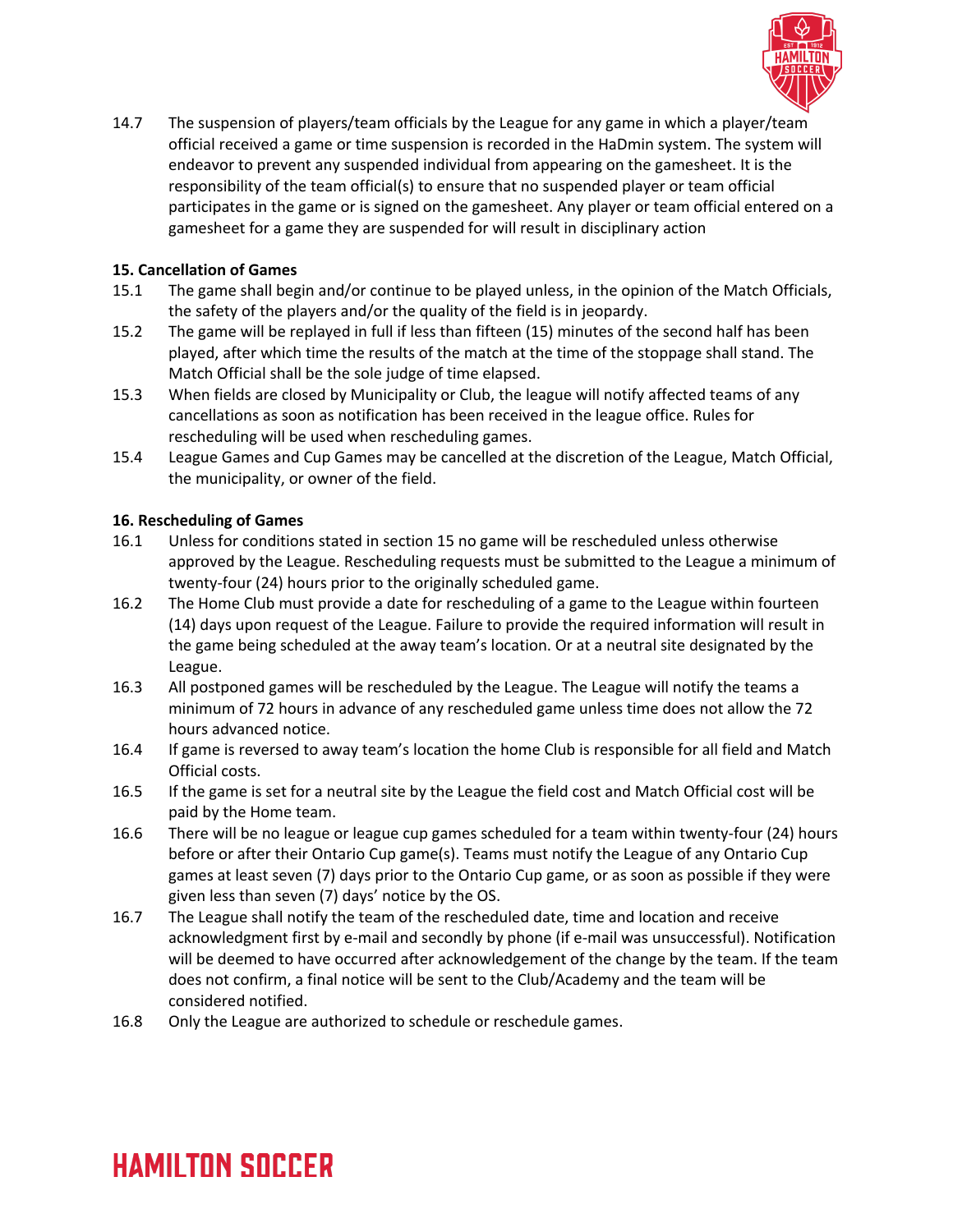

# **17. League Standings**

- 17.1 The League Champion shall be the team which accumulates the greatest number of points, based on the formula of three (3) points for a win and one (1) point for a tie, in all games provided for by the League schedule of that age group.
- 17.2 In the event of a tie in points between two or more teams at the end of regular season, the following tie-break criteria will be enacted:
	- 1) Goal Difference
	- 2) If still tied, Goals For
	- 3) If still tied, Most Wins
	- 4) If still tied, Head-to Head Record
- 17.3 Promotion and relegation will be implemented. Teams will have the option to opt out of promotion. In a situation that the team eligible for promotion declines the team that is to be relegated is given the choice to remain in the same division next year. Should the team to be relegated chooses to be relegated, the second place team of the lower division will be offered the promotion. In a situation that a team opts out of promotion, the League will decide team placement in the division to ensure a balanced division.

## **18. League Cup**

- 18.1 Call-ups and guest players will not be permitted for the league cup.
- 18.2 Every player is Cup tied to the first team with which he/she played a League Cup game, in the current season. If a player plays for a second team, that team will automatically lose the game to the opposing team by default with a score of 3-0 and disciplinary action will be taken.
- 18.3 If the game is tied after regulation time, kicks from the penalty mark as per FIFA Law will apply.
- 18.4 Match Official fees are to be paid by the League for all cup games. Field costs are to be paid by the home team except when the final is booked by the League.
- 18.5 Regulation Time in the event the game is called, (i.e. adverse weather), in all league cup games, if fifteen (15) minutes or more of the  $2<sup>nd</sup>$  half, have been played, the result of the game will stand. If the game is tied, or the suspension of play occurs during penalty kicks the cup game will be replayed in full.

## **19. Discipline**

- 19.1 The League follows OS Discipline Policies and all discipline will be applied under OS Policies. For information regarding the OS Discipline Policies please visit section 12 of the link below: https://cdn3.sportngin.com/attachments/document/3f18-1747732/Ontario Soccer 2022-2023\_Operational\_Procedures\_2022-01-27.pdf#\_ga=2.255936907.1885989904.1644848947- 1696682216.1643130228
- 19.2 All discipline matters (except appeals) and protests shall be handled by the League Discipline Chair.
- 19.3 Discipline in the case of alleged match official assault will be administered by the District Association in which the player or team official is registered. The accused is automatically suspended from all soccer related activity, as per OS Rules, until the case has been heard and a decision rendered.
- 19.4 All discipline reports must be provided along with the gamesheet within twenty-four (24) hours of game completion to the League office by the Match Official or assistant referee. Gamesheet reports must be completed online within twenty-four (24) hours of the final whistle. Failure by the Match Official to provide the game sheets to the league office within stipulated time frame does not make the game sheet or any disciplinary reports null and void. The league will process discipline once received and reviewed.